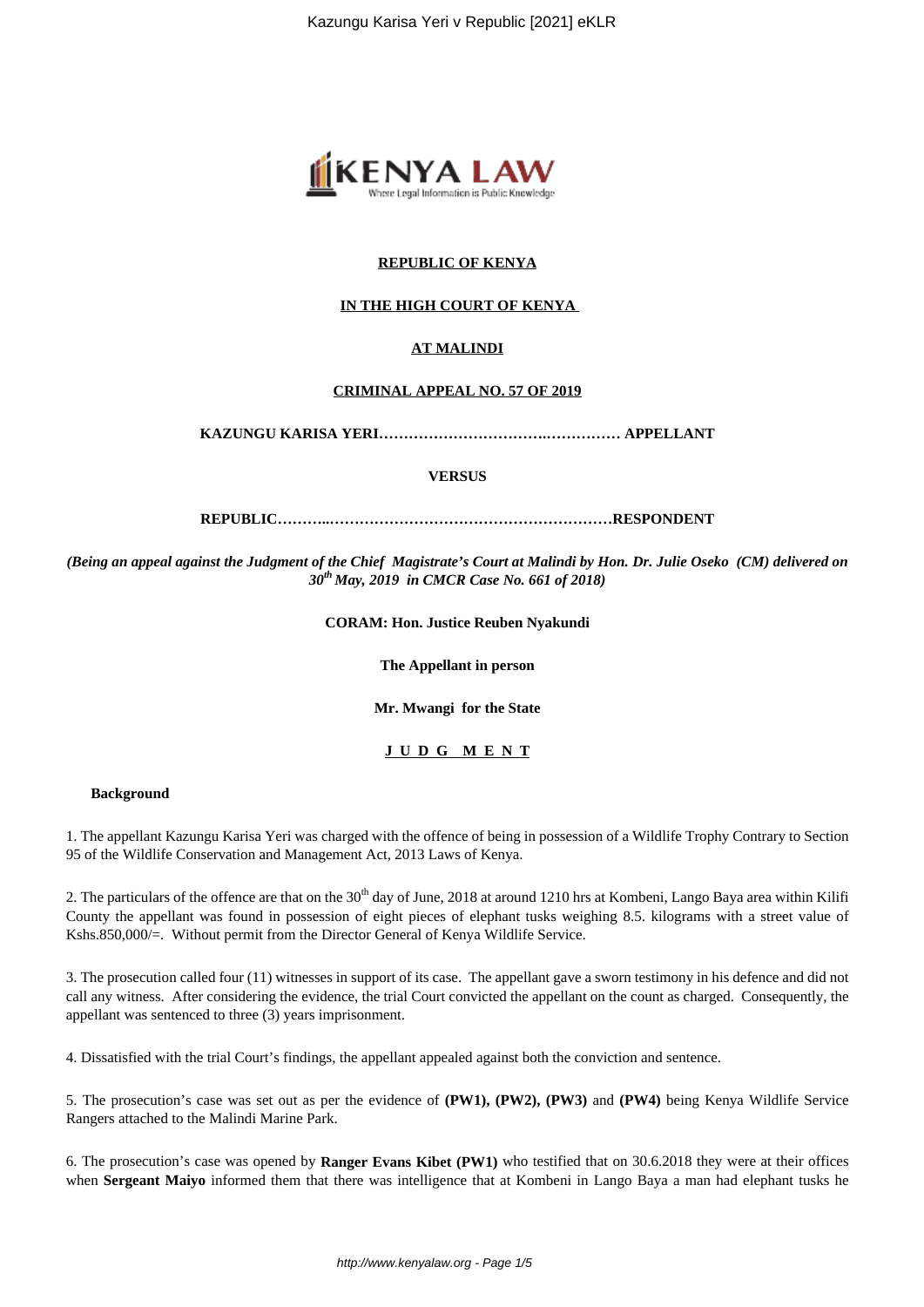wanted to sell. That they took their vehicles on the road and he was the driver. He was with **Sergeant Maiyo** and **Ranger Nyabola** when they arrived at PCEA Church, Lango Baya **Sergeant Maiyo** telephoned the contact sealed to find out where he was and he was told that the man was at the junction of Kombeni and Lango Baya. That they proceeded to the junction where they found a man standing wearing jeans trousers and a white shirt. That the man was alone. The man approached them, greeted them and entered the car. That the man directed them to Ngomeni center and upon arrival he alighted and instructed them to wait for a few minutes and five (5) minutes later he came back carrying a sack on his back creamish in colour which was produced as exhibit **MFI – 1**. That in his hands he had a contact book produced as exhibit **MFI -2.**

7. That the man entered the car and they turned to return to Ngomeni where they stopped and **Corporal Nyabola** entered the car. They then identified themselves and told the man to open the luggage. That the man agreed and they saw those elephant tusks inside the cement bag. That inside the cement bag there was another bag produced as **MFI-3** which had I more tusk and 8 more tusks produced as exhibit **MFI-4.**

8. That they arrested the appellant who had no permit. An inventory produced as **MFI-5** was prepared which they all signed and the appellant too endorsed it with thumb print. They prepared a charged sheet produced as exhibit **MFI-6** and the tusks taken for analysis. The analysis report was produced as exhibit **MFI-7** confirming that they are elephant tusks. On cross-examination **(PW1)** admitted that they did not take any photographs at the time of arrest.

9. **(PW2) Jeremiah Poghon Kaito** a veterinary doctor by profession testified that he was for KWS, Tsavo East National Park. That he is a registered member of the Kenya Veterinary Board, Registration Number 1965. That on 11.10.2018 he was at his office when he was visited by **Ranger Isaac Nyabola** who came with exhibit marked as **MFI 1-4** to analyze if they were elephant tusks. That he made the same **B1-B8**.

10. That he proceeded to examine them and they were white edged due to curves and cracking. This was due to storage in dehydrating environment. That he examined them individually and his findings were that **B1-B8** were all genuine elephant tusks. That he wrote and signed the report produced as exhibit **MFI-7**.

11. **PW3 Sergeant Geoffrey Kimaiyo** testified that on 30.5.2018 he was on duty when he received information that one **Kazungu** Yeri had elephant tusks and he was looking for a market. That they proceeded to Lango Baya area as he had spoken with on phone leading them to where he was. That they met him near PEFA church where he brought luggage in the car and upon inspection of the said luggage **Ranger Nyabola** found that they were elephant tusks. The same were recovered and marked as exhibit **MFI 1-4**. That they had agreed to buy the tusks for Kshs.2,000,000/=. That they prepared an inventory marked as exhibit **MFI-3** and the exhibits were taken for analysis and a reported was prepared and produced as exhibit MFI-7. On cross-examination **(PW3)** admitted that he did not take the appellants picture at the time of arrest.

12. **PW4 Ranger Isaac Nyabola** testified that on 30.6.2018 he was on duty when their in-charge told them that there was someone at Lango Baya selling elephant tusks. That they organized an operation and on board was **Sergeant Maiyo, Ranger Kibet** and **Ranger Nyabola**. That upon arrival at Ngomeni PEFA Church **(PW4)** alighted and his colleagues went ahead to met the seller. That after some time the vehicle returned and in it was the appellant. That **(PW4)** opened the said vehicle's boot where he found items produced as exhibit **MFI 1-4.** That **(PW4)** identified himself and asked the appellant whether he had a permit. The appellant did not have a permit. That **(PW4)** arrested and charged and the tusks were taken for expert analysis and their result returned positive as shown by exhibit produced as **MFI-7.** On cross-examination **(PW4)** admitted that he was not at the scene of arrest.

13. The appellant denied committing the offence alleged. In his sworn testimony in Court, he stated that on the material date he went to work and met a stranger who asked him where he was headed. That he informed the stranger that he was going to work and the stranger informed him that he had a luggage he had hidden somewhere he wanted the appellant to help him carry to the road. That the appellant accompanied him to where the luggage was hidden and he showed him a sack that the appellant did not know of its contents. That the appellant touched it and it felt like cassava. That the appellant and the stranger agreed and the appellant carries the luggage to the road. That 2km or so the appellant asked the stranger to pay him Kshs.400/= and he was instructed to wait that a vehicle was coming to collect the luggage.

14. That the appellant waited and a probox came with three people inside and the appellant loaded the luggage in the boot. That the occupants of the said vehicle spoke with stranger who produced money and later showed the appellant Kshs.1,000/= and asked him to wait for change. That the appellant agreed and entered the said vehicle. That the vehicle was driven towards shops and the owner of the luggage alighted. That when the appellant wanted to alight the people in the vehicle produced guns and ordered him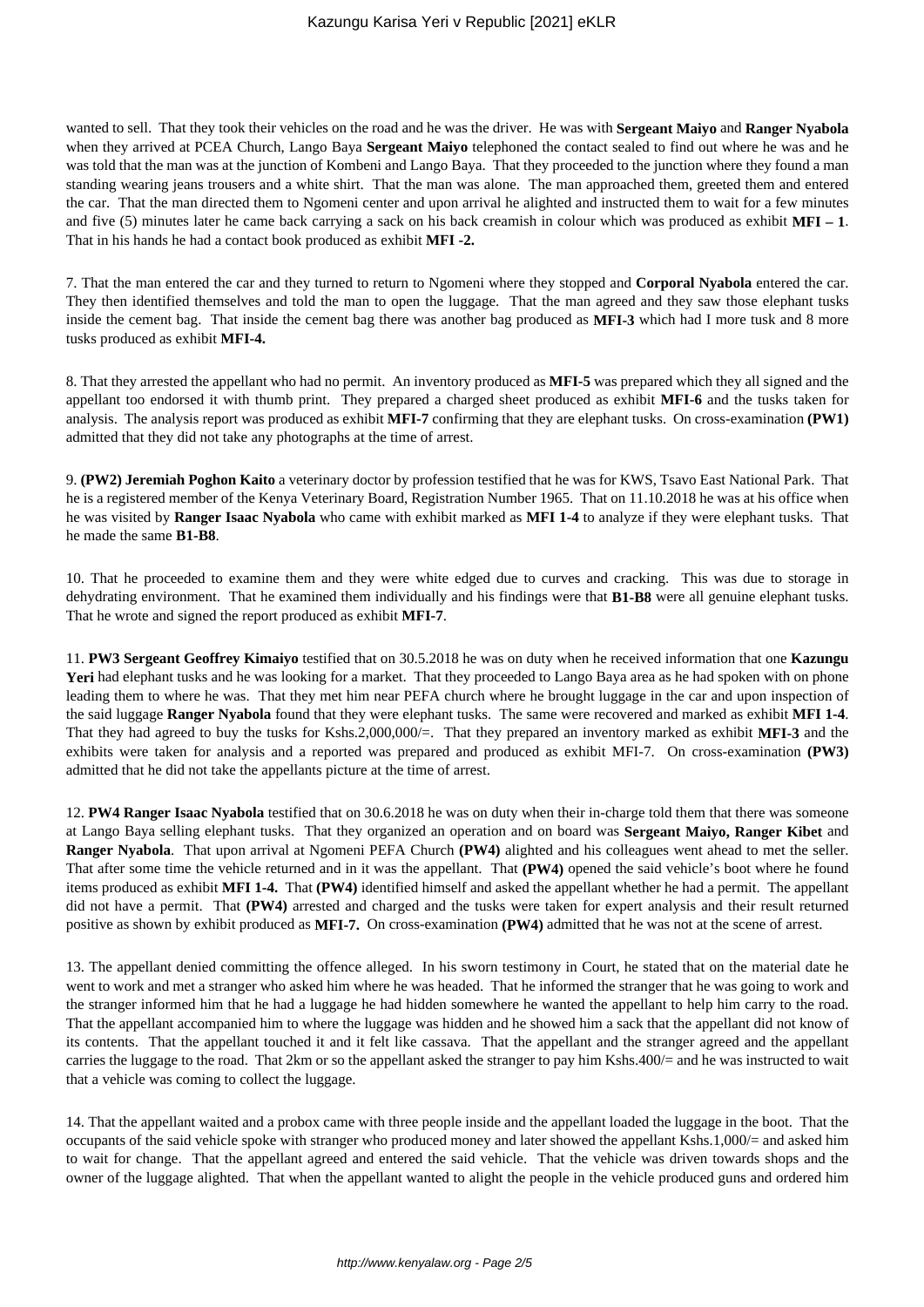not to move. That they ordered the appellant to close his eyes or otherwise he would be killed. That when the appellant opened his eyes they were at the marine park and the luggage was removed and inside were elephant tusks. That the appellant was informed he would be charged and was compelled to take photos with the tusks. That the appellant was further coerced into signing the occurrence book at the police station. The appellant denied knowing the luggage was tusks.

15. This is a first appeal and this Court has a duty to re-consider a re-evaluate the evidence afresh and arrive at its own independent conclusion. An allowance must always be made since this Court did not, unlike the trial Court see and hear the witnesses.

## 16. See **Okeno v R {1972} EA 32** and **Joseph Njuguna Mwaura & Others v R eKLR, Criminal Appeal No. 5 of 2008.**

17. The Court of Appeal in the case of **Patrick & Another v Republic {2005} 2 KLR 162** stated thus:

*"3. An appellant on a first appeal is entitled to expect the evidence as a whole to be submitted to a fresh and exhaustive examination and to the appellate Court's won decision on the evidence. It is not the function of first appellate court merely to scrutinize the evidence to see if there was some evidence to support the lower court's findings and conclusions; it must make its own findings and draw its own conclusion."*

18. I have considered the evidence on record and the only issue I find needs to be determined is;

(i). Whether this was a case of entrapment"

19. What is entrapment" The dictionary defines "entrapment" as;

*"The action of tricking someone into committing a crime in order to secure their prosecution."*

The Black's Law Dictionary Ninth Edition at page 612 defines it as follows:

*"1. A law-enforcement officers or government agent's inducement of a person to commit a crime, by means of fraud or undue persuasion, in an attempt to later bring a criminal prosecution against that person.*

*2. The affirmative defence of having been so induced. To establish entrapment (in most states) the defendant must show that he or she would not have not committed the crime but for the fraud or undue persuasion….."*

20. The High Court in **Mohamed Koriow Nur v Attorney General {2011} eKLR** relying on **R v Mack {1988} 2 S.C.R. 903** dealt with entrapment as follows:

*Entrapment occurs when (a) the authorities provide a person with an opportunity to commit an offence without acting on a reasonable suspicion that this person is already engaged in criminal activity or pursuant to a bona fide inquiry, and (b) although having such a reasonable suspicion or acting in the course of a bona fide inquiry, they go beyond providing an opportunity and include the commission of an offence …… As far as possible, an objective assessment of the conduct of the police and their agents is required. The predisposition, or the past, present or suspected criminal activity of the accused, is relevant only as part of the determination of whether the provision of an opportunity by the authorities to the accused to commit the offence was justifiable. Further, there must be sufficient connection between the accused's past conduct and the provision of an opportunity, since otherwise the police suspicion will not be reasonable….*

21. Entrapment, therefore, involves a scheme by investigators to induce someone into committing a crime and then use that evidence to prosecute the person. *See Lydia Lubanga v Inspector General of Police & 4 others {2016} eKLR, "where it was stated that ………. Entrapment ought to be distinguished from instances where investigators use legitimate undercover investigation as accepted methods of police investigation."*

22. The **English House of Lords in R v Loosey {2001} UKHL** distinguished entrapment from the limits of acceptable police conduct and investigations in the following words:-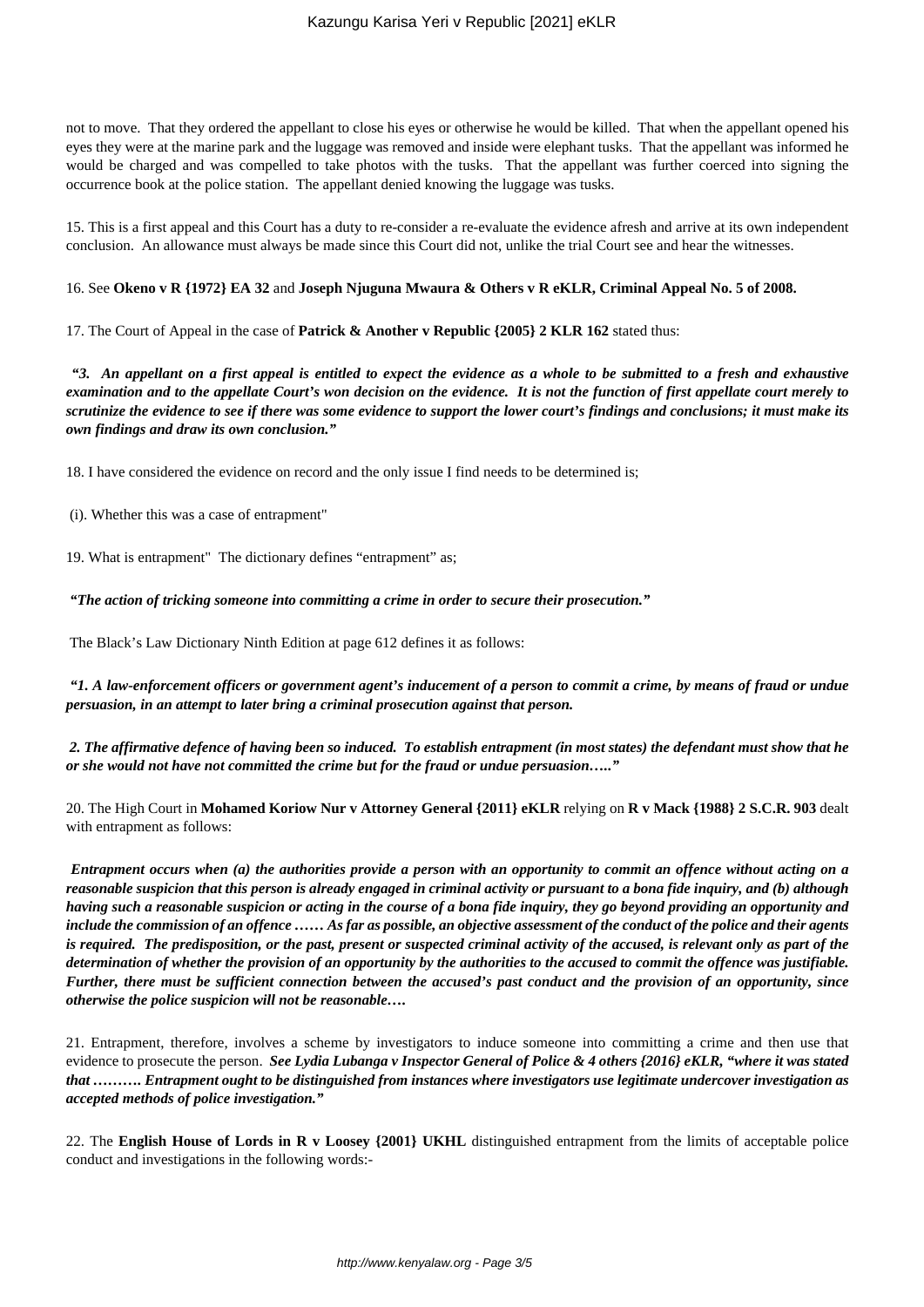*As already noted, the judicial response to entrapment is based on the need to uphold the rule of law. A defendant is excused, not because he is less culpable, although he may be, but because the police have behaved improperly. Police conduct which brings about, to use the catch-phrase, state-created crime is unacceptable and improper. To prosecute in such circumstances would be an affront to the public conscience, to borrow the language of Lord Steyn in R v Latif {1996} 1 WLR 104, 112. In a very broad sense of word, such a prosecution would not be fair.*

*But what is meant by 'state-created crime'" What is the legal concept underlying oft-repeated expressions such as lure, incite, or instigate" What is the distinction, of relevance in the commission of a crime, which these phrases are seeking to draw" If an undercover policeman asks a known drug supplier for drugs, is he 'luring' the unsuspecting supplier into committing a crime" If not, why not" What does 'lure' mean in this context" By what criteria is a trial judge to distinguish the acceptable from the unacceptable"*

*Questions such as these have generated extensive overseas judicial utterances and also academic literature, both in this country and abroad. The several suggested answers have different emphases and, to a limited extent, different practical consequences. Underlying some of the learning is the notion that expressions such as state-created crime and lure and incite focus attention on the role played by the police in the formation of the defendant's intent to commit the crime in question. If the defendant already had the intent to commit a crime of the same or a similar kind, then the police did no more than give him the opportunity to fulfil his existing intent. This is unobjectionable. If the defendant was already presently disposed to commit such a crime, should opportunity arise, that is not entrapment. That is not state-created crime. The matter stands differently if the defendant lacked such a predisposition, and the police were responsible for implanting the necessary intent.*

23. The question which now begs to be answered is whether the accused person in this case was coerced or induced in any way by the KWS Rangers to commit the crime. To answer this question, I will look at the conduct of the accused person right from his first encounter with the KWS Rangers.

24. The undisputed facts of the case are that the **(PW1), (PW3)** and **(PW4)** received an anonymous tip that there was a person about to sell elephants tusks in Kombeni area within Kilifi County. They then proceeded to the said location undercover where they found the accused person with a bag which on inspection, they found that it had elephant tusks. Consequently, they charged the accused with the offence of being in possession of wildlife trophy contrary to Section 95 of the Wildlife Conservation Management Act.

25. In this particular case there is no proof, either explicitly or impliedly that **(PW1), (PW3)** and **(PW4)** instigated the accused person into committing the offence. **(PW1), (PW3)** and **(PW4)** were merely working as undercover agents in this case. The use of such investigative techniques is necessary to detect offences of this nature.

26. I find that **(PW1), (PW3)** and **(PW4)** did not act beyond the mandate that is required in investigating such crimes.

27. The Court having evaluated the precedents from Superior Courts it has equally looked at the evidence on record and noted that there was no evidence to demonstrate the entrapment or encouragement by any of the prosecution witnesses to lure the accused to commit the offence and or how that entrapment was achieved.

28. I find no reason to make me interfere with the decision. The result is that the appeal lacks merit and is dismissed. The conviction and sentence are upheld.

# **DATED, SIGNED AND DELIVERED AT MALINDI THIS 30TH DAY OF DECEMBER 2021**

**………………………………….**

**R. NYAKUNDI**

**JUDGE**

**In the presence of**